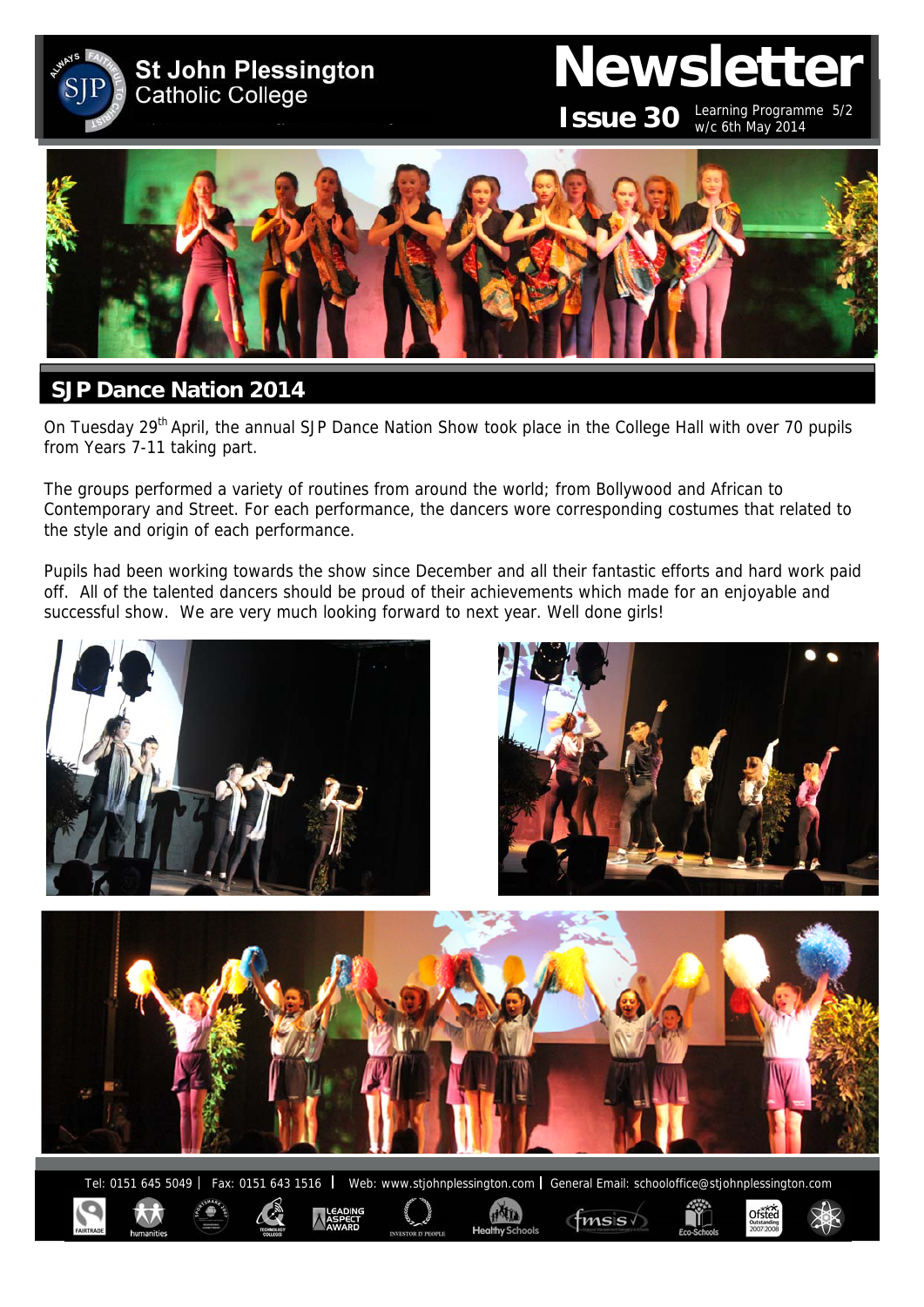# **Language Corner Wirral Food Bank**

#### **¿Qué deportes haces?**

Read through Juan's statement and see if you can spot the mistakes. There are 6 in total. The first five correct answers to Mr Passmore will win Vivo points!



Hola! Me llamo Jaun Normalmente juego al ciclismo con mis amigos. Este fin de semana voy a hacer vale con mi padre. Me gusto mucho hacer deporte porque soy el más deportista en mi colegio. A veces hago el bádminton en el equipo de colegio. ¿Te gusta los deportes?



### MFL Clubs

Years 7 & 8 Homework Lunch Club every Tuesday during Academic Review. Get your pass from LA1 at break-time on Tuesday.

Years 8 & 9 French Club every Tuesday at 3.20pm in LA1.

World Film Club this Wednesday. Get your passes from MFL3 Wednesday break to avoid missing out!

# **Coming Up**

- Friday 9th and Saturday 10th May Duke of Edinburgh's Bronze Expedition (second group)
- Tuesday 13th May, 7.00pm PTA meeting in the College Staff Room
- Friday 16th and Saturday 17th May- Duke of Edinburgh's Bronze Expedition (third group)
- Wednesday 21st May Teen Tech North Wales and Cheshire Visit
- Sunday 8th June Tranmere Rovers Car Boot Sale in aid of Ghana trip
- Saturday 21st June Tesco Rock Ferry Bag Pack in aid of Ghana trip

From now until Thursday 22nd May 2014, we will be collecting donations for Wirral Food Bank. Any dried or tinned goods will be welcomed.



Wirral Food Bank supplies emergency food to local people in crisis. Here at SJP, we support this worthy cause and would remind you that in addition to sending in contributions during this month, you can also donate non-perishable food items throughout the year direct to Wirral Foodbank (Unit 14 Wirral Business Centre, Dock Road, Birkenhead CH41 1JW) or at any One Stop Shop or Wirral Library.

# **Wirral FUSS**

Wirral FUSS (Free Uniform for Secondary Schools) are holding an open day on Monday 12th July 2014, 10.30am to 1.30pm at Bebington Methodist Church. Parents can go along and collect recycled uniforms.



We also have a FUSS collection bin in the College Reception for parents to donate clean and in good condition uniforms.

For more information, please visit www.wirralfuss.co.uk

# **Attendance - 28/04/14 - 02/05/14**



**Year 7 - 96.2% Year 8 - 95.0% Year 9 - 94.9% Year 10 - 94.4% Year 11 - 95.0%**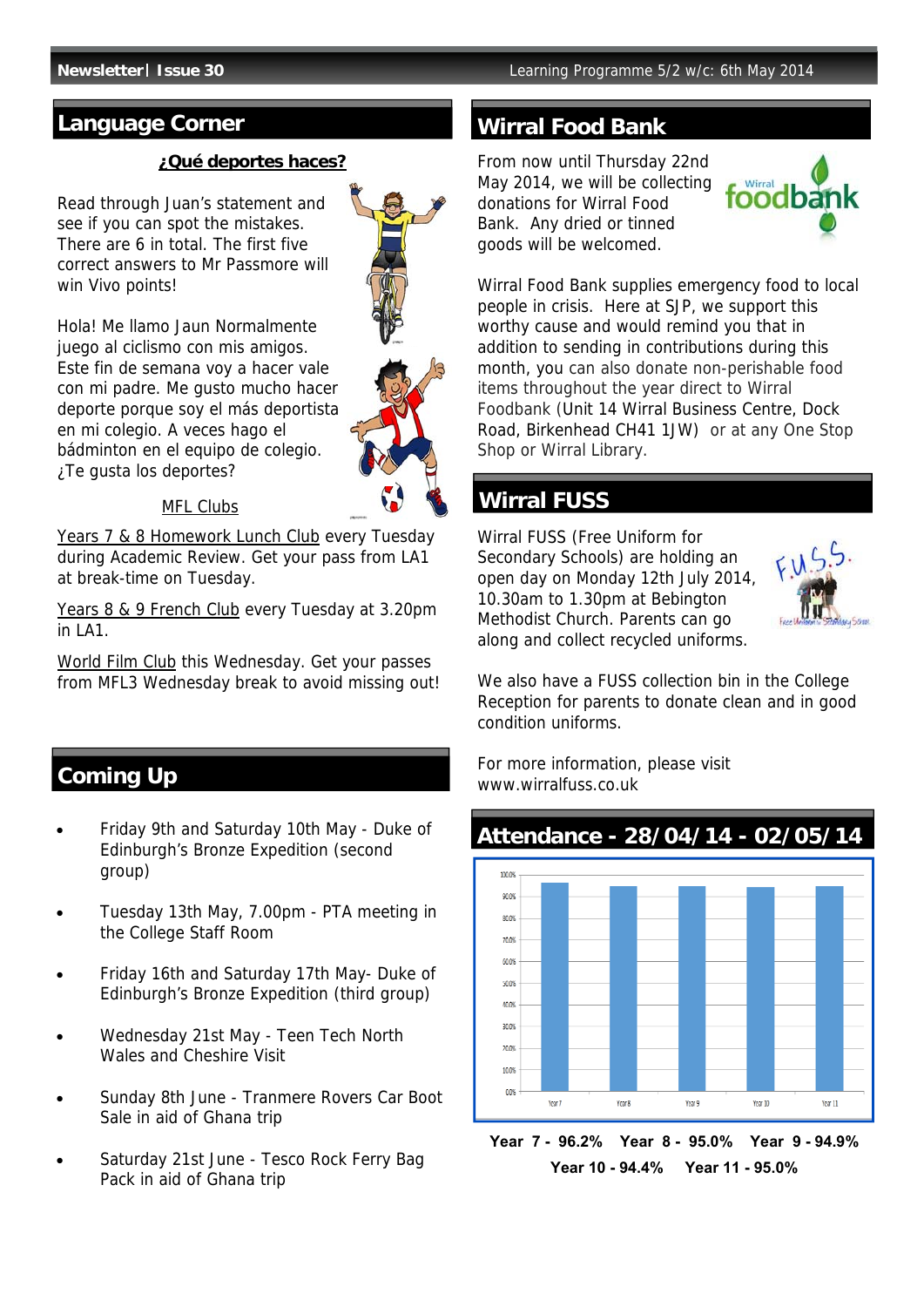#### **Summer 2014 GCSE and GCE Exams**

Summer exams began on Wednesday  $7<sup>th</sup>$  May and will continue through to Tuesday 24<sup>th</sup> June. All pupils taking examinations should have received an Individual Pupil Timetable.

Timetables, information and advice for pupils and official notices from the Joint Council for Qualifications (JCQ) can be found on the College website via the following route:

www.stjohnplessington.com  $\rightarrow$  About Us  $\rightarrow$  Exams Information Summer 2014

#### **Summer exam results days are:**

- GCE: Thursday 14<sup>th</sup> August 2014
- GCSE: Thursday 21<sup>st</sup> August 2014

#### **BE WISE, REVISE!**

The summer exam season is upon us and revision should be well under way. Why not call into the College Library to browse through and borrow from the extensive selection of GCSE, AS and A2 Revision Guides. These are available to help you achieve your maximum potential.

Alternatively, you can access the following revision websites from any of the computers within College or at home:

**BBC Bitesize** : www.bbc.co.uk/bitesize

**Revision World** : www.revisionworld.com

**English Biz** : www.englishbiz.co.uk

**My Maths** : www.mymaths.co.uk

**S-Cool** : www.s-cool.co.uk

Good luck to everyone sitting exams over the next few weeks!









9. Don't get stressed out. Eat properly and get lots of sleep.

10. Believe in yourself and be positive. If you think you can succeed, you will.

# **Good Luck!**

#### **TOP TEN REVISION TIPS**

1. Short bursts of revision (30-40 mins) are most effective. Your concentration lapses after about an hour and you need to take a short break.

2. Find a quiet place to revise and avoid being interrupted or distracted.

3. Don't just revise the subjects and topics you like. Work on your weaker ones as well.

4. Make your own revision notes – you will remember what you have written down more easily.

5. Rewrite the key points of your revision notes; read them out loud. We remember more than twice as much of what we say aloud than of what we merely read.

6. Use different techniques. Make your own learning maps, use post-it notes to write key words on, create flash cards. Use highlighter pens to mark important points.

7. Practise on past exam papers or revision tests. Initially do one section at a time and progress to doing an entire paper against the clock.

8. You will need help at some stage; ask friends and family for support.